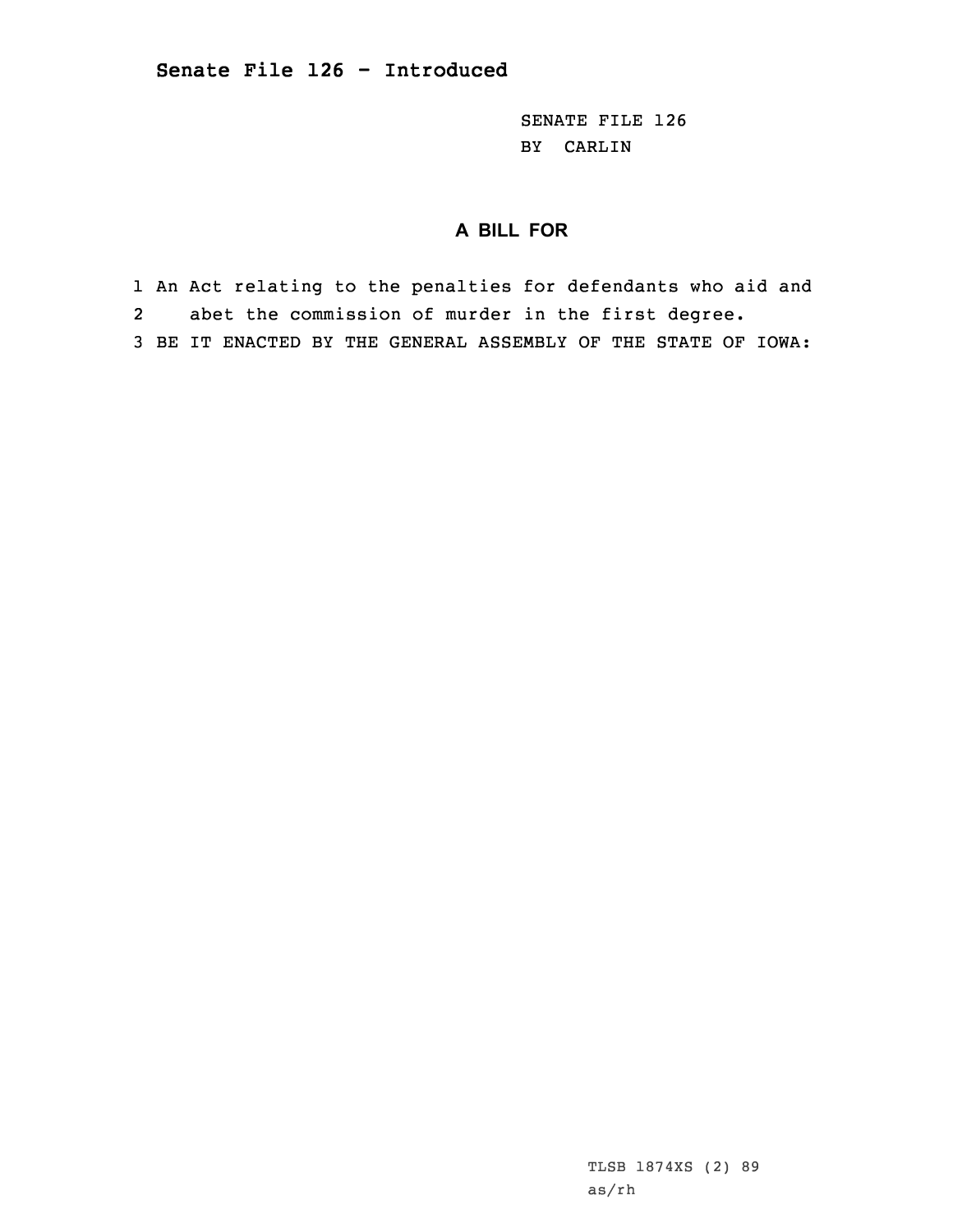1 Section 1. NEW SECTION. **902.1A Class "A" felony —— aiding** 2 **and abetting —— minimum term of confinement.**

 1. *a.* Notwithstanding section 902.1, subsection 1 and 2, and except as provided in paragraph *"b"*, <sup>a</sup> defendant convicted of murder in the first degree in violation of section 707.2, who did not directly commit the act of murder, shall be committed to the custody of the director of the department of corrections for the rest of the defendant's life with the possibility of parole after serving <sup>a</sup> mandatory minimum term of confinement of twenty-five years, if the finder of fact determines the defendant aided and abetted the commission of the offense.

 *b.* <sup>A</sup> defendant convicted of murder in the first degree in violation of section 707.2 under the circumstances described in paragraph *"a"*, and who was under the age of eighteen at the time the offense was committed, shall receive one of the following sentences:

18 (1) Commitment to the director of the department of 19 corrections for the rest of the defendant's life with the 20 possibility of parole.

21 (2) Commitment to the director of the department of corrections for the rest of the defendant's life with the possibility of parole after serving <sup>a</sup> mandatory minimum term of confinement, but in no event shall the mandatory minimum term of confinement exceed twenty-five years.

 2. If <sup>a</sup> defendant is paroled pursuant to this subsection, the defendant shall be subject to the same set of procedures set out in chapters 901B, 905, 906, and 908, and rules adopted under those chapters for persons on parole.

30 Sec. 2. Section 903A.2, subsection 5, Code 2021, is amended 31 to read as follows:

 5. Earned time accrued by inmates serving life sentences imposed under [section](https://www.legis.iowa.gov/docs/code/2021/902.1.pdf) 902.1 or 902.1A shall not reduce the life sentence, or any mandatory minimum sentence imposed under section 902.1 or 902.1A, except that earned time accrued shall

-1-

LSB 1874XS (2) 89  $as/rh$   $1/2$